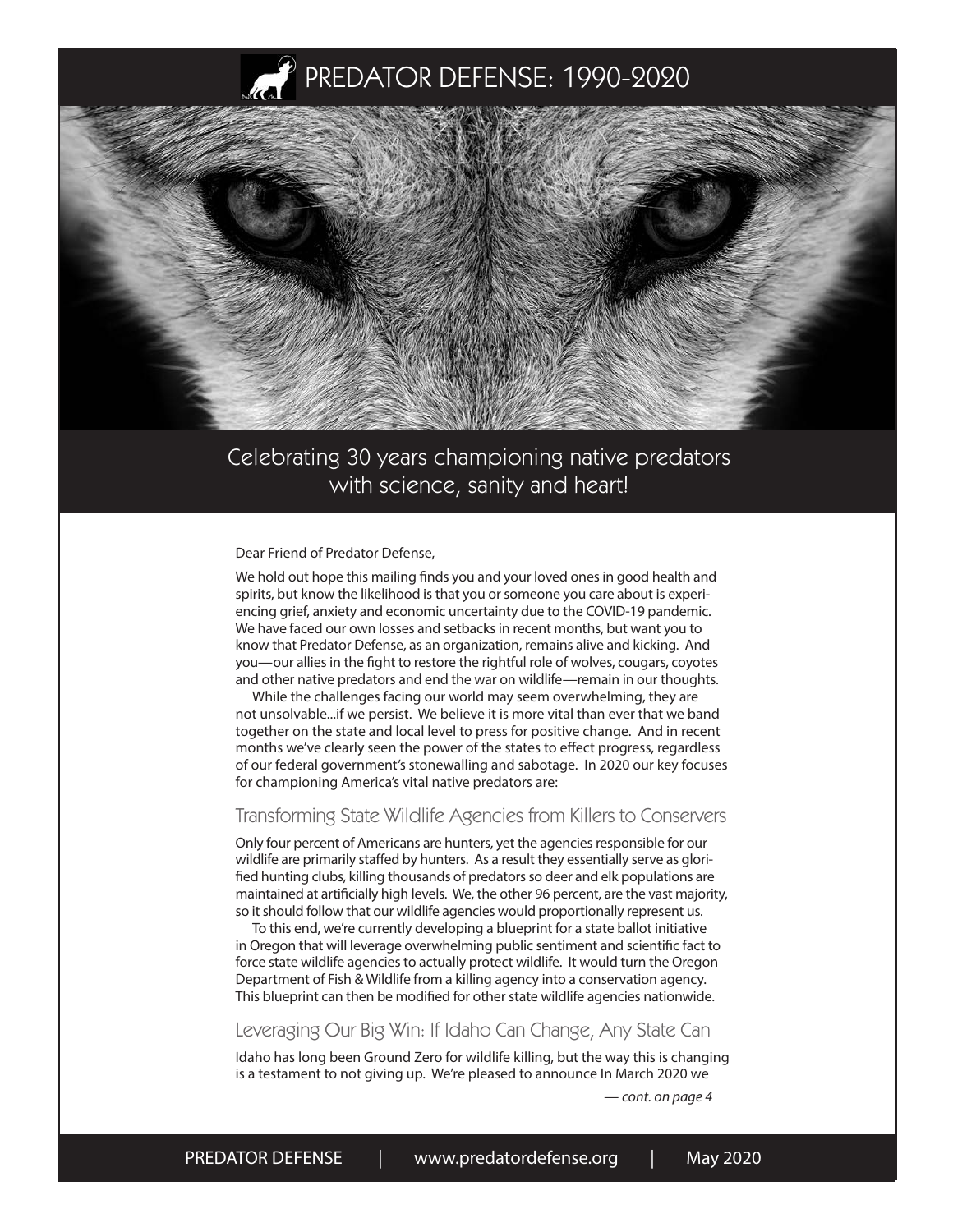# of coyotes at Hart<br>Mountain National<br>Antelope Refuge and<br>International Airport.<br>School at Portland International Airport. **Celebrating**



## 1995 2000 2005 2010 2015

#### 1998

Stopped livestock protection collars made with deadly wildlife poison Compound 1080 from being introduced in Oregon. Stopped proposed coyote sport hunting at Hart Mountain National Antelope Refuge.

Educated Congress about documented M-44 and Compound 1080 poisonings by USDA Wildlife Services. Developed federal legislation to ban both with Rep. Peter DeFazio (D-Oreg, 2nd from L). Bills introduced in 2008, 2010, 2017 & 2019 with bipartisan support. Joined on 2007 trip by M-44 victim Dennis Slaugh (2nd from R) whose 2003 poisoning resulted in 2018 death. HIGHLIGHTS Note 2003 poisoning resulted in 2018 death. Which features multiple victims we've helped.

#### 2002-Present

Provided support for families who lost pets to wildlife traps and poisons.





major media.

#### 2006-Present

#### 1994-present

Successfully advocated in Oregon to prevent cougars and bears from being hunted with dogs and black bears from being baited.



#### 1990-1995

Initially called Cascade Wildlife Rescue, Brooks Fahy began the organization in 1990 as a hospital and care center for injured and orphaned native predators, including bears, bobcats, cougars, coyotes, and foxes. In 1992, Cheri Briggs joined him. Together, they filled a critical need, helping rehabilitate hundreds of predators, and were an active voice for species protection.

But finding suitable release sites for rehabilitated animals became increasingly difficult. Wildlife management policies were failing to protect predators and their habitat. Rampant use of predator control methods like leg-hold traps, poisons, snares, aerial gunning, bounties, and hunting were profoundly impacting existing populations and undermining second chances for rehabilitated animals. A change of course was imperative.



## 1995

Embarked on new path, focused on protecting predator species more broadly.



## 1990





depth expose by Pulitzer



Primary source for in-Prize-winning journalist Tom Knusdon published in *Sacramento Bee.* Led to call for Congressional investigation of USDA Wildlife Services' out-ofcontrol "predator control" program.



2005 Driving force behind bill to outlaw Compound 1080, introduced by Congressman Peter Defazio.



2003

- We've been in the trenches since 1990, dealing with the most brutal and shocking wildlife atrocities.
- We're proactive. No other organization has done what we've done to expose America's secret war on wildlife.
- We're not part of the corporate pack.
- We don't sell our membership list.
- We don't spend money on marketing gimmicks.
- We've produced a number of hard-hitting, awardwinning documentaries.
- We're changing hearts and minds to make a better world for all wildlife.

Convened town meetings and media blitz in Oxford, AL, home of Tull Chemical, the only company in the world that produces Compound 1080.

#### 2001

Assisted the Mansfield family of Pocatello, ID, after their 14-year-old son, Canyon, out walking his dog on a hill behind their house, accidentally triggered an illegally set M-44. He watched his dog die an agonizing death, but was spared death himself due to wind direction, and has suffered long-term health issues. After their initial trauma, the Mansfields became activists, traveling to Washington, D.C., with us twice in support of the bill to ban M-44s nationwide and participating in the documentary," Lethal Control,"<br>which features multiple victims we've helped.



Made emergency request to Office of Homeland Security to ban Compound 1080, citing potential use as chemical weapon. Received extensive press coverage.

#### 2004



Placed 2,000 "Tip Line" posters at remote trailheads in Idaho, letting people know poison baits had been put out, ostensibly to kill wolves, but dogs and other nontarget animals suffered. Shortly thereafter, the poisoning stopped.

### What We Believe

- The notion predators must be killed to control their populations is a myth.
- **Predators should not be hunted or trapped.**
- Individual animals matter. No animal should suffer.
- Family values matter. It is not OK to rip family units apart.
- **Predators cause insignificant livestock losses for ranchers. Most losses** are caused by poor animal husbandry.
- **Private ranching should not be allowed on public lands.**
- Government agencies manage wildlife cruelly, to maximize sport-killing opportunities, and to support "Big Ag." They do not manage wildlife for the sake of biodiversity.
- Wildlife agencies desperately need reform.



2014-15

Released whistleblowing, award-winning documentary, "EXPOSED: USDA's Secret War on Wildlife." Jane Goodall wants millions to see it.



#### 1994

Helped woman whose dog was killed by M-44 sodium cyanide device set on family farm near Harrisburg, Oregon. This woman also suffered secondary poisoning while trying to help her dog.

2020

#### 2019

Got M-44 "cyanide bombs" banned in Oregon, creating a West Coast free of M-44s. Success due to exponentiating media coverage, public outcry, petitioning wildlife managers & elected officials, public hearings with victims & expert witnesses, followed by S.B. 580, the bill that banned them.

#### 2020

Prevailed in Idaho lawsuit against Wildlife Services, stopping wolfkilling in wilderness areas and other special places, halting use of snares to target wolves, and banning M-44 use statewide until a full EIS is completed.





### Why We're Different

## DID YOU KNOW?

#### 2017

Released "The Profanity Peak Pack: Set Up & Sold Out," a documentary exposing Washington State's unjust and counterproductive wolf slaughter. The film was applauded by prominent scientists and audiences alike.

#### 2017-Present